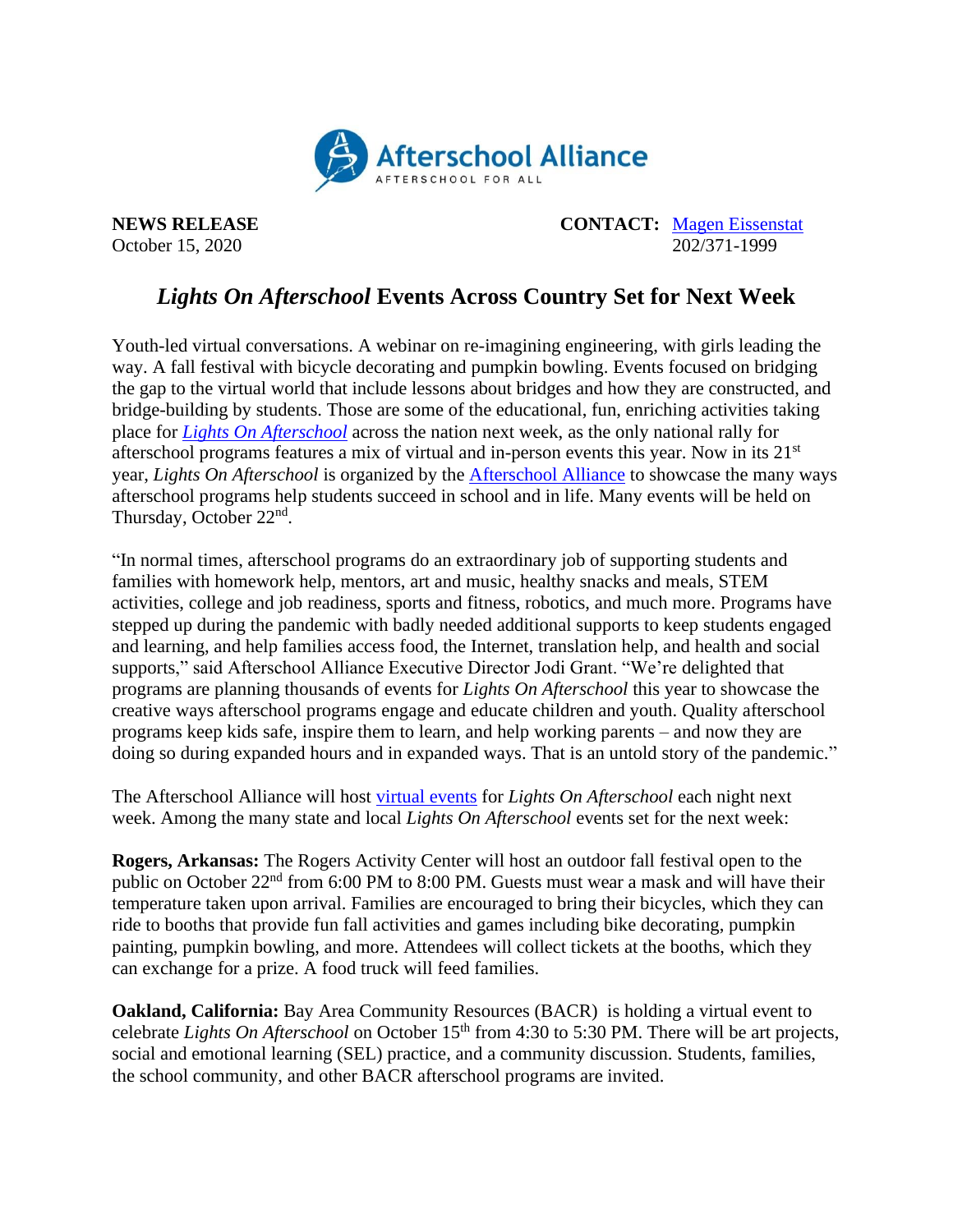Boynton Beach, Florida: On October 22<sup>nd</sup>, Prime Time Palm Beach County, a 20-year local nonprofit that supported more than 200 afterschool programs and 30,000 children and youth in 2018-2019, will call attention to *Lights On Afterschool* through a [dedicated webpage](https://www.primetimepbc.org/lights-on-afterschool/) and [social](https://www.facebook.com/PrimeTimePalmBeachCounty)  [media awareness.](https://www.facebook.com/PrimeTimePalmBeachCounty) Prime Time honors local afterschool professionals who are on the frontline every afternoon inspiring our children to be their best and supporting them to thrive socially and academically.

**Georgia:** The Georgia Statewide Afterschool Network (GSAN) will celebrate *Lights On Afterschool* with a Town Hall on October 19th at 3:00 PM. Participants will virtually tour programs in action and hear from students, families, and staff live and through pre-recorded videos about how afterschool programs support learning and why it's more important than ever to keep the lights on, both during and after school.

**Hawaii:** The Hawaii Afterschool Alliance will celebrate *Lights On Afterschool* with activities, a dance challenge, and a Town Hall. On Wednesday, October 21<sup>st</sup> from 12:00 PM to 1:30 PM, there will be a statewide afterschool rally to showcase the power of afterschool in Hawaii and celebrate policymakers, business, philanthropy, and community leaders. Students will also participate in a Dance Challenge to the song "Light it Up - Remix" by Major Lazer. On October 22<sup>nd</sup>, students and parents will post photos on social media using the hashtags: #LightsOnAfterschool, #LightbulbChallenge and #LightsOnHI.

**Iowa**: The Iowa Afterschool Alliance will hold a week of activities to celebrate *Lights On Afterschool*. On Monday, October 19<sup>th</sup> at 10:00 AM there will be a webinar for program providers on supporting youth voices in afterschool. On Tuesday, October 20<sup>th</sup>, students will submit stories and photos that illustrate how their programs light up the community. These stories and photos will be posted on the Iowa Afterschool Alliance's Facebook and Twitter pages. On Wednesday, October 21<sup>st</sup>, the Iowa Afterschool Alliance will host two virtual events: at 9:00 AM a webinar hosted with the ALCP titled "Reimagine Engineering with Girls Leading the Way" and at 4:00 PM a livestream STEM activity provided by LaunchPAD. On Thursday, October 22<sup>nd</sup>, there will be a Legislative Roundtable conversation with policymakers, program providers, schools, businesses, families, youth and other stakeholders to discuss how afterschool programs have stepped up to serve youth and communities.

**Cold Spring, Kentucky:** Crossroads Elementary School will hold a three-day family scavenger hunt across the school's boundary zone for *Lights On Afterschool*. It will start on October 17<sup>th</sup> at 11:00 AM and last until October 19th at 7:00 PM. Families are asked to take pictures during the scavenger hunt and submit them to be used in a movie, which will be sent to legislators and others. Throughout the month, students will participate in "Light up your yard," a sign and flyer decorating event.

**White Plains, New York:** The After School Connection Program will host a *Lights On*  Afterschool event the week of October 19<sup>th</sup>, starting with discussions on why afterschool programs are so important to students, their families and community. Youth will create art projects and posters supporting *Lights On Afterschool*, followed by a lighting of the fountain on October 22<sup>nd</sup>. White Plains Mayor Thomas Roach, a long-time supporter of *Lights On Afterschool*, will light the main water fountain in downtown White Plains, as well as downtown parking lots, in yellow to support *Lights On Afterschool!* After the lighting ceremony, students will gather at their program!